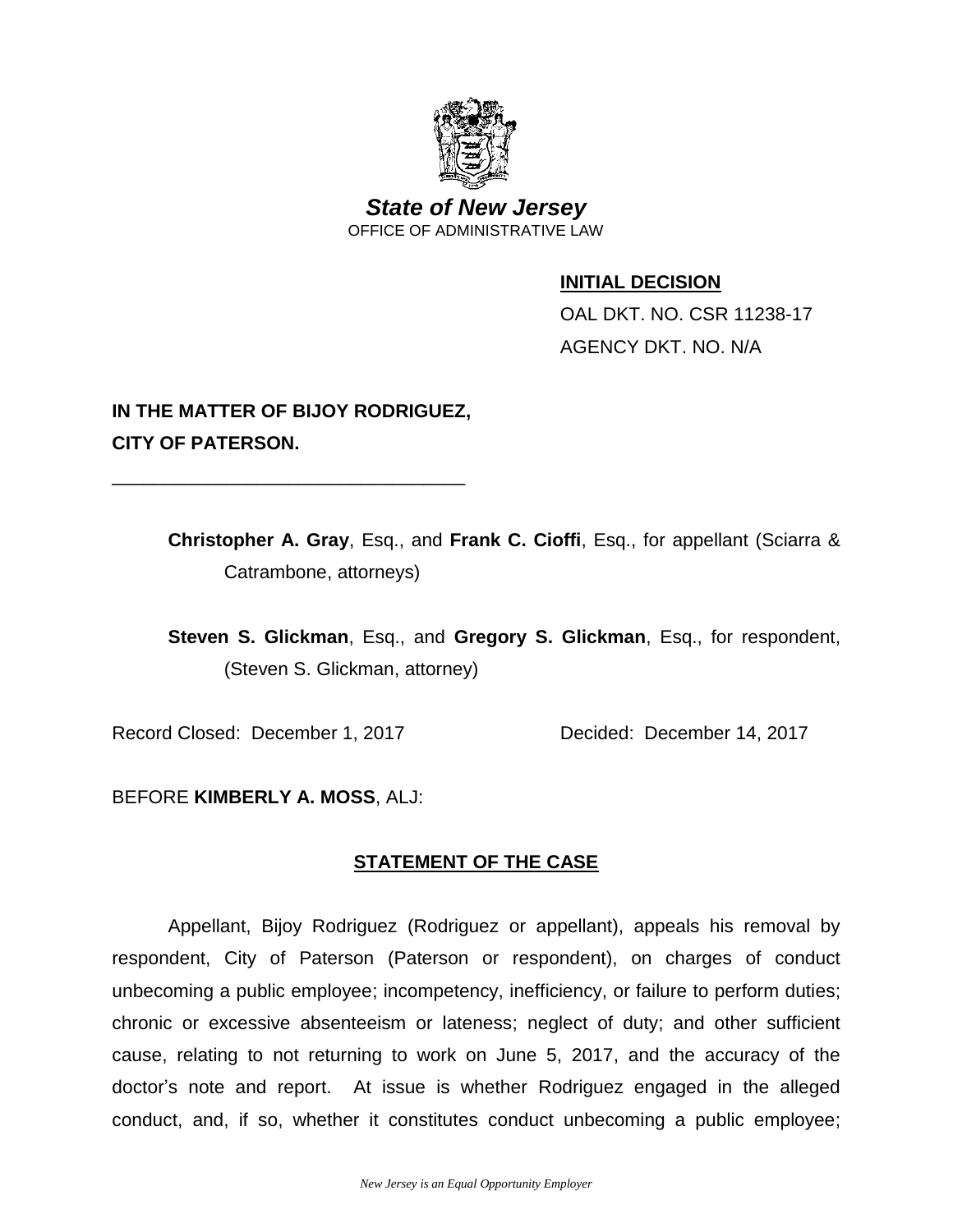incompetency, inefficiency, or failure to perform duties; chronic or excessive absenteeism or lateness; neglect of duty; and other sufficient cause that warrants removal.

#### **PROCEDURAL HISTORY**

On June 12, 2017, Paterson served Rodriguez with a Preliminary Notice of Disciplinary Action. A departmental hearing was held on June 27, 2017. Paterson served Rodriguez with a Final Notice of Disciplinary Action on July 14, 2017, sustaining charges of incompetency, inefficiency, or failure to perform duties, chronic or excessive absenteeism or lateness, neglect of duty, conduct unbecoming a public employee and other sufficient cause. Rodriguez requested a hearing and forwarded simultaneous appeals to the Civil Service Commission and the Office of Administrative Law (OAL). The appeal was filed with the OAL on July 28, 2017. Appellant agreed to waive back pay for the period October 5, 2017, to October 19, 2017. The hearing was held on November 20, 2017, and November 22, 2017. Closing briefs were submitted on December 1, 2017, after which I closed the record.

#### **FACTUAL DISCUSSION**

#### **Testimony**

#### Gustave Seden

Gustave Seden (Seden) is the commander in charge of the Paterson Police Department Internal Affairs (IA) unit. Rodriguez was on suspension in the beginning of 2017. The suspension was to end in June 2017. On June 5, 2017, Rodriguez gave Seden a note from Dr. Gazzillo which stated that Rodriguez was disabled and could not work. Seden contacted the officer in charge that day, Deputy Chief Troy Oswald (Oswald), and Director Jerry Speziale (Speziale) and gave them a copy of the note. He did not know that the note came from Rodriguez's workers' compensation doctor. IA sent a letter to Dr. Gazzillo on June 6, 2017. Dr. Gazzillo responded to the letter the next day. A few days later Seden told Rodriguez to come in regarding Dr. Gazzillo's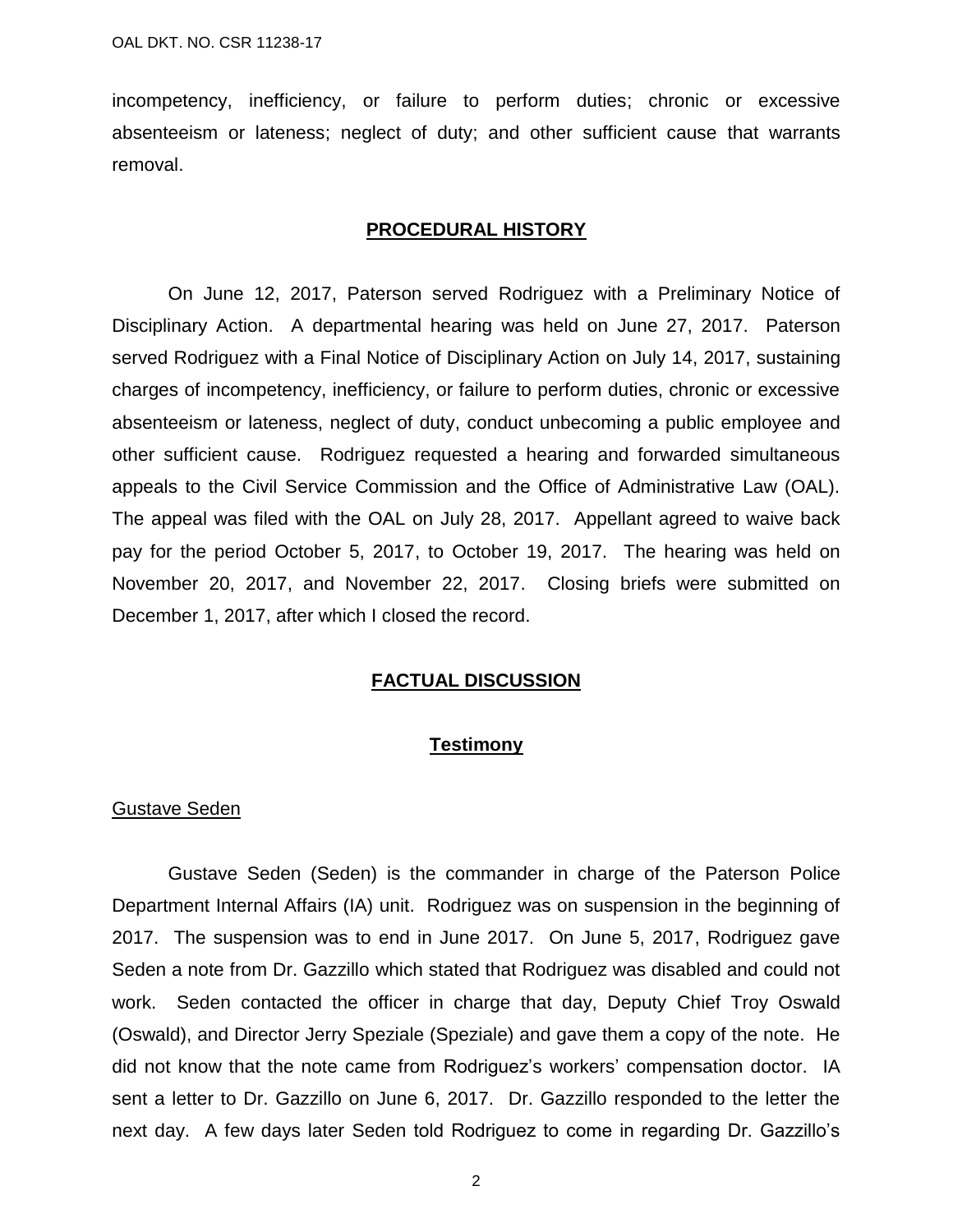note. Seden had not received Rodriguez's medical files before requesting that he come in. IA attempted to contact the risk manager, Samir Goow (Goow), but had difficulty reaching him. Rodriguez came into headquarters to write the report. He was using a cane, but did not appear to be in pain.

Once Rodriguez provided his report on June 12, 2017, he was suspended. He was advised to contact counsel and draft charges for the suspension of Rodriguez. At the meeting, there was no discussion of Rodriguez's medical condition or if he was taking prescription opioid medication.

Seden was not part of the surveillance of Rodriguez. At that time IA was processing an upcoming academy class. Oswald and Speziale conducted the surveillance. He does not know why they conducted the surveillance and does not know of any other case where Oswald and Speziale conducted a surveillance.

Seden was never directed to do an investigation of Rodriguez or get his medical records. He did not write a report regarding Rodriguez.

#### Jerry Speziale

Speziale is the police director of Paterson. The deputy police chiefs are responsible for the day-to-day operations of the police department. In June 2017 he was informed by Oswald that Rodriguez had returned to work for one day after a suspension and stated that he was completely disabled. Speziale does not know what Rodriguez's injuries are. He saw a note stating that Rodriguez was disabled. He does not know how or when Rodriguez was injured. He does not know what medications Rodriguez was taking. He did not speak to appellant's doctor and never saw any of his medical records. He does not recall if he saw the questionnaire filed out by Dr. Gazzillo.

It was decided that based on Rodriguez's prior discipline, the claim needed to be investigated. Internal Affairs could not do the surveillance because of a recruit class. Speziale cannot direct Internal Affairs to investigate. Speziale contacted Goow about getting an investigator for the surveillance. It was decided by Speziale, Oswald, and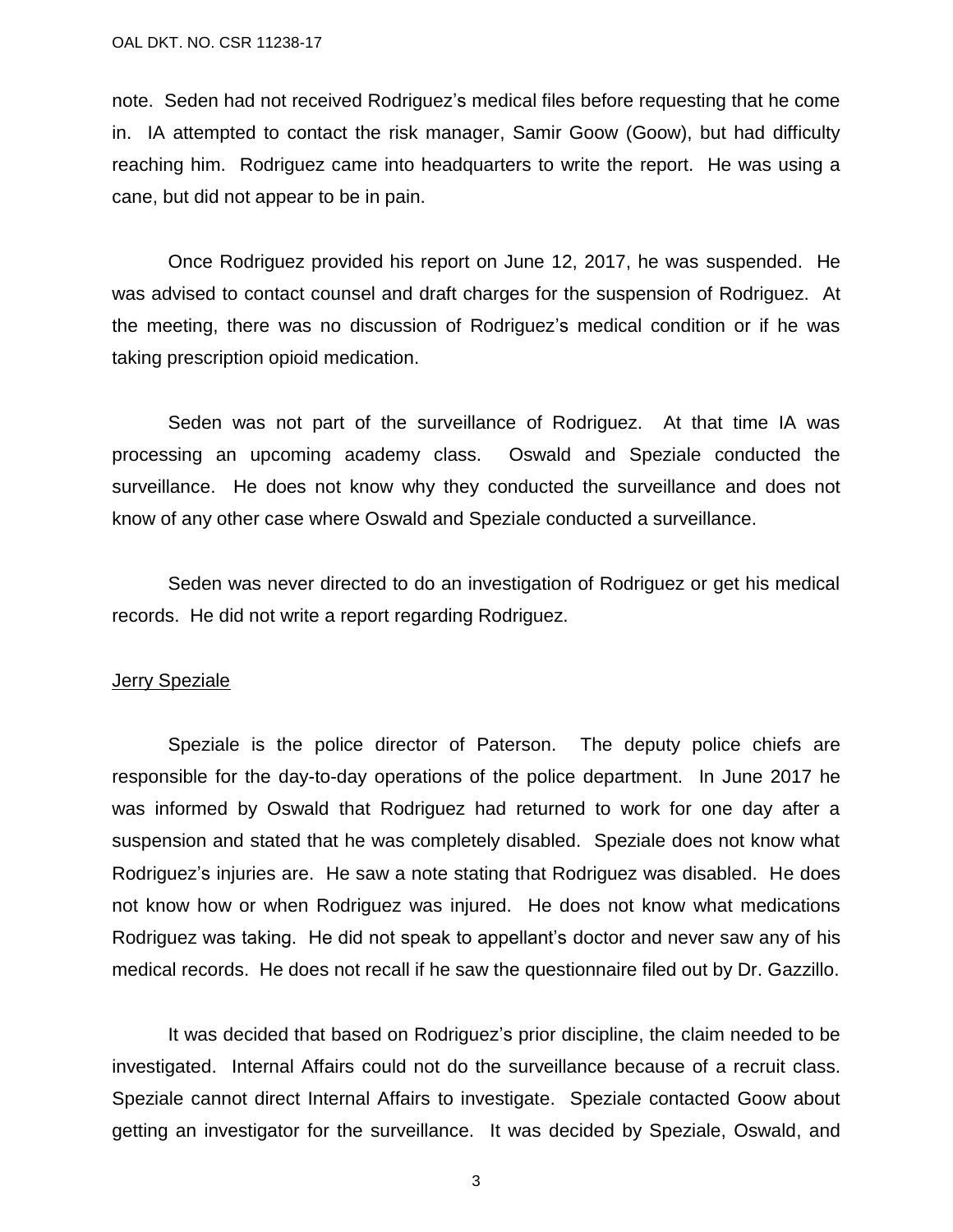Deputy Chief Rodriguez that Oswald and Speziale would conduct the surveillance ofaAppellant Rodriguez. The surveillance took place on June 11 and 12, 2017, using a high-speed camera with a zoom lens. Photos of the surveillance show Rodriguez at his home, opening the garage door and entering his jeep, backing the jeep out of the garage, walking around the front of the vehicle, closing the garage door, loading the rear of the jeep, and leaning into the jeep. While he was doing this, he had complete mobility. He did not use a cane or other aides to assist him with walking. His movements were fluid and he used both hands. Rodriguez was not in visible pain. Speziale was fifteen to twenty feet away from Rodriguez when he took the pictures.

Speziale next took pictures of Rodriguez picking his daughter up from school. These photos show Rodriguez opening the vehicle door with both feet on the curb, grabbing his daughter's hand, squatting to assist his daughter into the car, and picking up his daughter to put her in the car. Rodriguez did not use a cane or any other devise to assist him with walking.

Speziale then took pictures of Rodriguez when he returned home. Rodriguez exited the vehicle carrying two water bottles in his arm that was in a sling and his daughter's backpack in his other hand. Rodriguez then entered the house. He did not use a cane or any other device to assist him with walking. Speziale does not know how old Rodriguez's daughter is or what was in her backpack.

Speziale took pictures of Rodriguez as he was entering police headquarters on June 12, 2017. At that time the photos show Rodriguez's wife assisting him out of the car; Rodriguez is limping and using a cane. Speziale does not know why Rodriguez's arm was in a sling.

Someone is placed on modified duty who is recovering from an injury or surgery—an officer who cannot be on the street. Modified duty includes answering phones or watching cameras, working in the radio and records room. Speziale testified that Rodriguez could have done modified duty. There have been officers on modified duty who were taking painkillers. Rodriguez was previously terminated for fraud but he was given a second chance.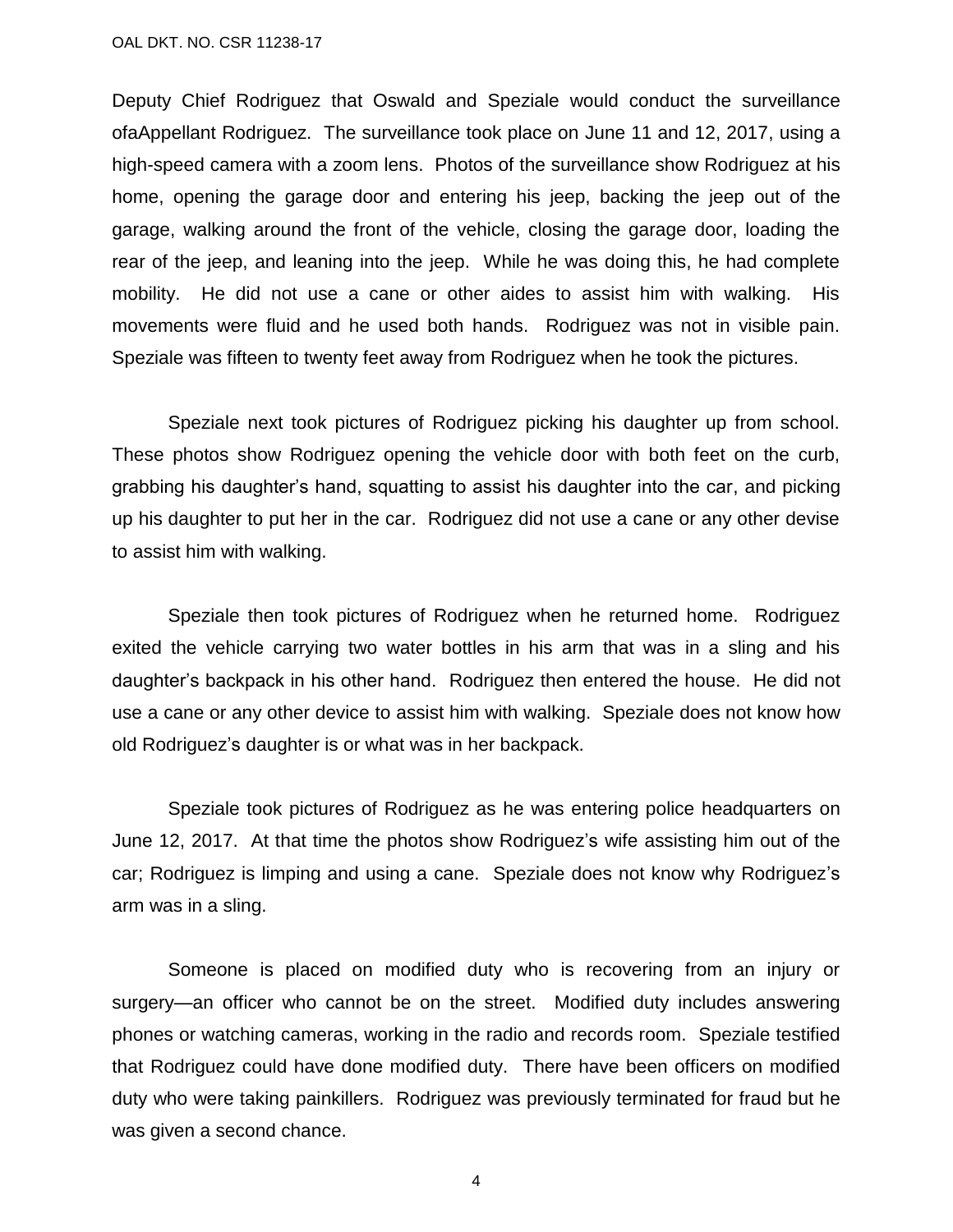#### Dr. David Weiss

Dr. David Weiss is board certified in orthopedics. He evaluated Rodriguez on September 15, 2017. As part of the evaluation, he reviewed Rodriguez's medical records. The MRI revealed a disc herniation at C5/C6 and C6/C7, protruding type. This type of herniation causes pain going down the body, a pins-and-needles feeling, and weakness in the arm. The EMG revealed that Rodriguez had radiculopathy, a pins-andneedles feeling, and pain going down his arm.

Rodriguez could no longer preform as a police officer. As of September 2017 he could only do sedentary work. The use of his weapon is curtailed in his left arm. Rodriguez has a permanent nerve injury, as per the EMG.

In a June 19, 2017 letter, Dr. Gazzillo stated that Rodriguez had started to drive short distances. Rodriguez had to be careful when driving because he was taking Vicodin.

#### Troy Oswald

Oswald is the deputy police chief of Paterson and the chief of detectives. On June 5, 2017, he became aware that appellant was not returning to work. He spoke to Deputy Chief Rodriguez, Speziale, and Seden regarding appellant. It was decided that there would be an investigation due to appellant's prior discipline. Oswald was involved in appellant's prior investigation. Oswald did not talk to Risk Management. He did not know appellant's diagnosis or what medications he was taking. There was no discussion of speaking with the doctor. He did not review medical records and did not know that Rodriguez had been receiving treatment since October 2016. Oswald and Speziale did the surveillance. They parked down the street from Rodriguez's house. Oswald did not see Rodriguez use any walking aides during the surveillance. He did not notice any problem with Rodriguez's neck or torso. Rodriguez's left arm was in a sling, but he was using it. Rodriguez showed no signs of pain or discomfort.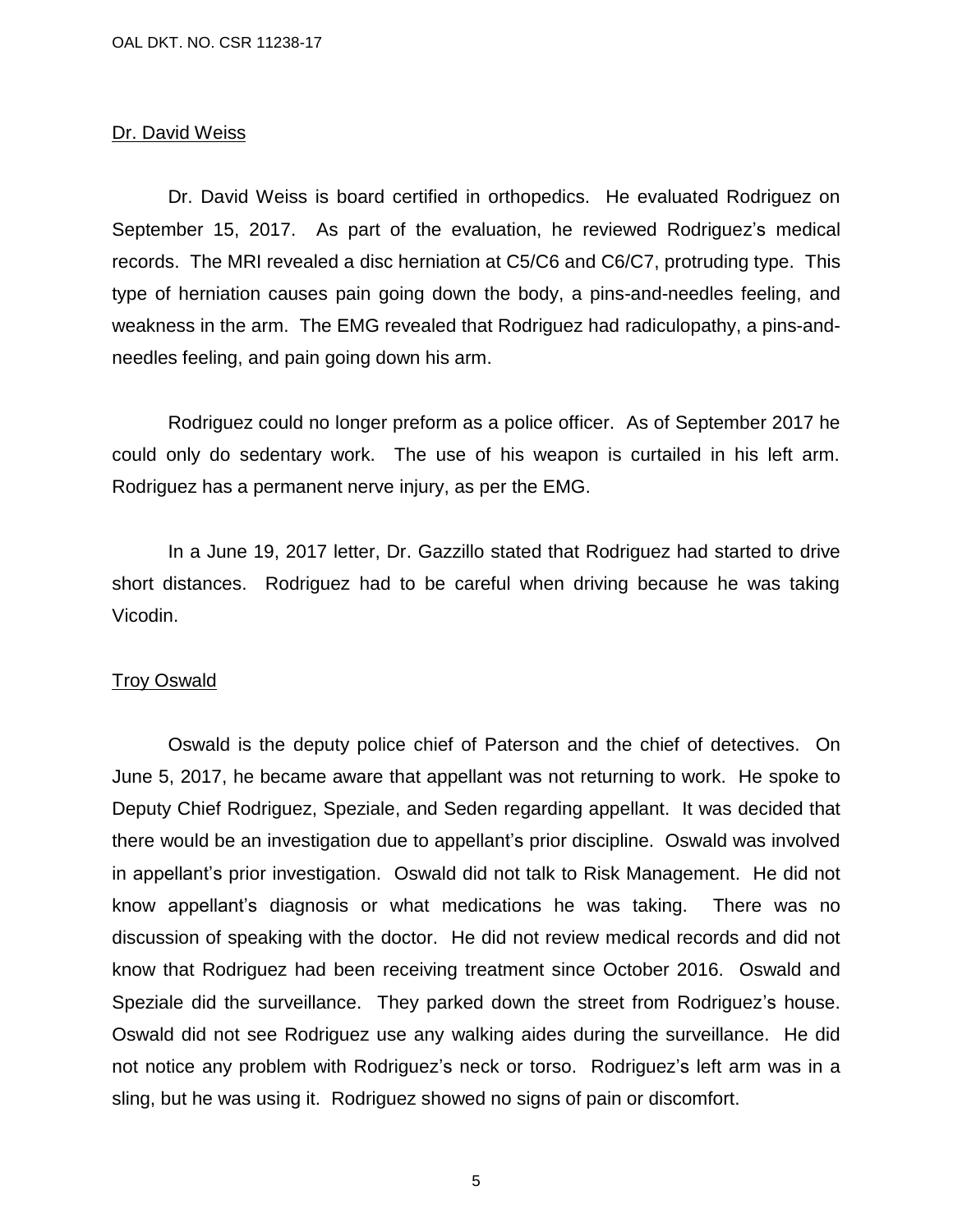Once the surveillance concluded, Oswald met with Deputy Chief Rodriguez and Seden to discuss the pictures that were taken and what Oswald had observed. It was decided to call Rodriguez to headquarters. When Rodriguez arrived at headquarters he was hobbling, walking gingerly, and using a cane. Rodriguez was not hobbling, walking gingerly, or using a cane when the surveillance pictures were taken.

Modified duty or light duty consists of working in the communication room entering information into the computer, which Rodriguez would be able to do. Oswald did not draft the preliminary charges or discuss what charges would be filed against Rodriguez.

#### Bijoy Rodriguez

Rodriguez became a Paterson Police patrolman on October 24, 2003. He was assigned to the cellblock on October 24, 2016. At that time, he was advised that there was a combative prisoner. The prisoner's behavior escalated and Rodriguez and another officer were assigned to do a cell extraction. Rodriguez grabbed the prisoner's arm. The prisoner resisted, sweeping Rodriguez off his feet. This caused Rodriguez to strike his neck and arm on the end of the steel bunk in the cell, and then fall to the floor.

Rodriguez felt like his arm blew up when it hit the steel bunk. He felt pain in his back and lost feeling in his left arm. He reported the injury to the sergeant. He was sent to ImmediCenter for medical treatment. Rodriguez did not return to work after the injury. Appellant testified that if he sits too long or walks long distances his legs feel numb. He uses a cane for support.

On December 16, 2016, Rodriguez was terminated from Paterson Police Department for a previous incident. The termination was changed to a six-month suspension. From October 24, 2016, to December 16, 2016, Rodriguez was not required to come in on modified duty. Dr. Gazzillo was his Paterson-assigned workers' compensation doctor. Rodriguez began treating with Dr. Gazzillo one week after the incident in lockup. In May 2017 he discussed with Dr. Gazzillo that his suspension was ending and he had to return to work on June 5, 2017. Dr. Gazzillo told him that he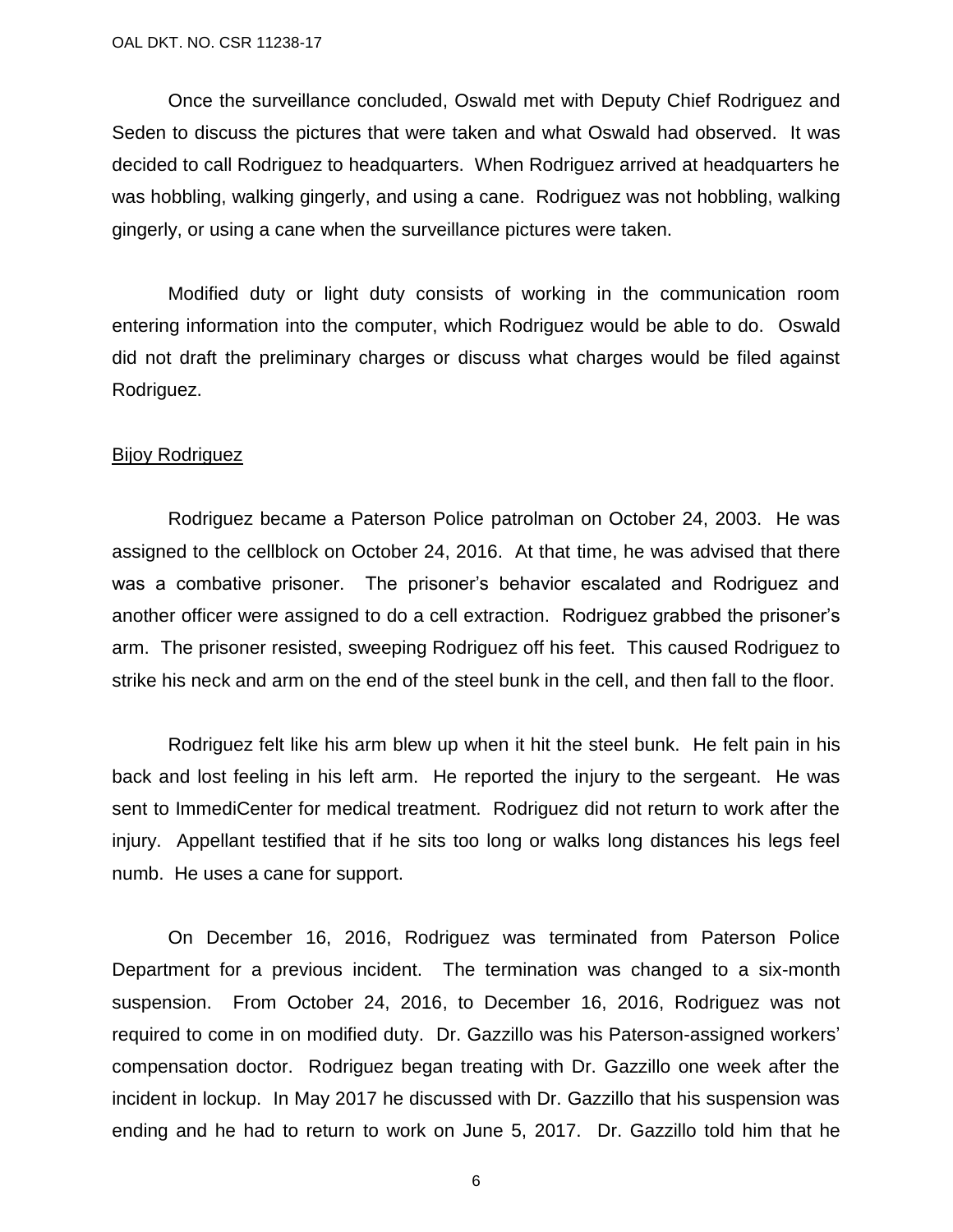could not return to work on full or modified duty. He gave Rodriguez a letter to this effect, which Rodriguez gave to Seden. Rodriguez was told by Seden to go to IA on June 12, 2017. He reported to IA as requested. His wife came with him. He brought the cane to the meeting because he knows that the elevator does not work and he would have to use the stairs.

Rodriguez agreed with Dr. Gazzillo's responses on the questionnaire. He was asked to write a report regarding his agreement with the questionnaire. Dr. Gazzillo told him that he would never go back to full-duty work. IA never requested his medical records. He applied for disability retirement on June 15, 2017. Rodriguez is still being treated by Dr. Gazzillo, through Paterson's workers' compensation insurance. He has completed physical therapy. He is still taking medication. Rodriguez told Dr. Gazzillo about his right arm going numb and pain in his neck while driving. Dr. Gazzillo told him that he should only occasionally drive short distances. Rodriguez last saw Dr. Gazzillo on October 16, 2017.

#### **FINDINGS OF FACT**

In light of the contradictory testimony presented by respondent's witnesses and appellant and his witness, the resolution of the charges against appellant requires that I make credibility determinations with regard to the critical facts. The choice of accepting or rejecting the witness's testimony or credibility rests with the finder of facts. Freud v. Davis, 64 N.J. Super. 242, 246 (App. Div. 1960). In addition, for testimony to be believed, it must not only come from the mouth of a credible witness, but it also has to be credible in itself. It must elicit evidence that is from such common experience and observation that it can be approved as proper under the circumstances. See Spagnuolo v. Bonnet, 60 N.J. 546 (1974); Gallo v. Gallo, 66 N.J. Super. 1 (App. Div. 1961). A credibility determination requires an overall assessment of the witness's story in light of its rationality, internal consistency, and the manner in which it "hangs together" with the other evidence. Carbo v. United States, 314 F.2d 718, 749 (9th Cir. 1963). A fact finder "is free to weigh the evidence and to reject the testimony of a witness even though not contradicted when it is contrary to circumstances given in evidence or contains inherent improbabilities or contradictions which alone or in connection with other circumstances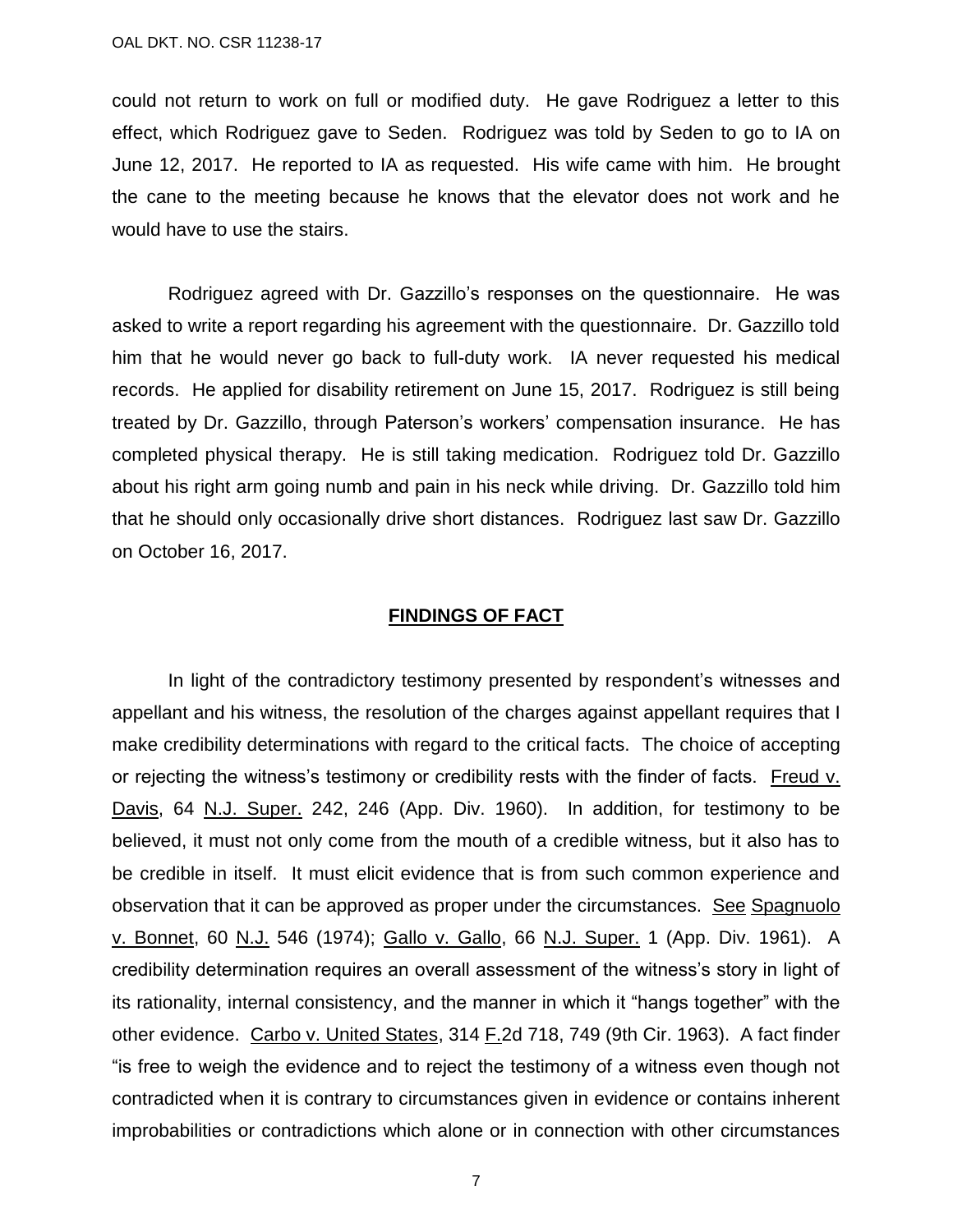OAL DKT. NO. CSR 11238-17

in evidence excite suspicion as to its truth." In re Perrone, 5 N.J*.* 514, 521–22 (1950); see D'Amato by McPherson v. D'Amato, 305 N.J. Super. 109, 115 (App. Div. 1997).

Having had an opportunity to observe the demeanor of the witnesses, I **FIND** Dr. Weiss and Rodriguez to be credible. Rodriguez described his injury and was told by Dr. Gazzillo, a Paterson workers' compensation doctor, that he could not return to work. This was confirmed by a letter and questionnaire filed out by Dr. Gazzillo. Dr. Weiss agreed with the medical questionnaire and letter of Dr. Gazzillo. I **FIND** Oswald and Speziale less credible. Their testimony as to what they saw was credible, but the determinations that they made that Rodriguez could return to work did not consider Dr. Gazzillo's opinion, Rodriguez's medical records, or the medication that Rodriguez was prescribed.

Having reviewed the testimony and evidence and the credibility of the witnesses, I make the following **FINDINGS** of **FACT**.

Rodriguez became a Paterson police officer in 2003. There was an incident in 2016 that resulted in his termination. Rodriguez and Paterson entered into an agreement on or about March 20, 2017, reducing the termination to a six-month suspension.

On October 24, 2016, prior to the termination, Rodriguez was injured during a cell extraction of a prisoner. He struck his neck and arm on the steel cell bunk. Upon impact, he felt like his arm blew up and had pain in his neck and arm. He began treatment with ImmediCenter, where he was treated by Dr. Gazzillo. Dr. Gazzillo is his workers' compensation doctor provided by Paterson. To date, Rodriguez is still being treated by Dr. Gazzillo.

In May 2017, Rodriguez told Dr. Gazzillo that his suspension would end on June 5, 2017, and he was scheduled to return to work. He was given a note by Dr. Gazzillo stating that he was disabled and was not able to function on full duty or light duty. Rodriguez provided this note to Seden on June 5, 2017. Dr. Gazzillo sent a letter to the workers' compensation claims resolution department dated June 5, 2017, stating that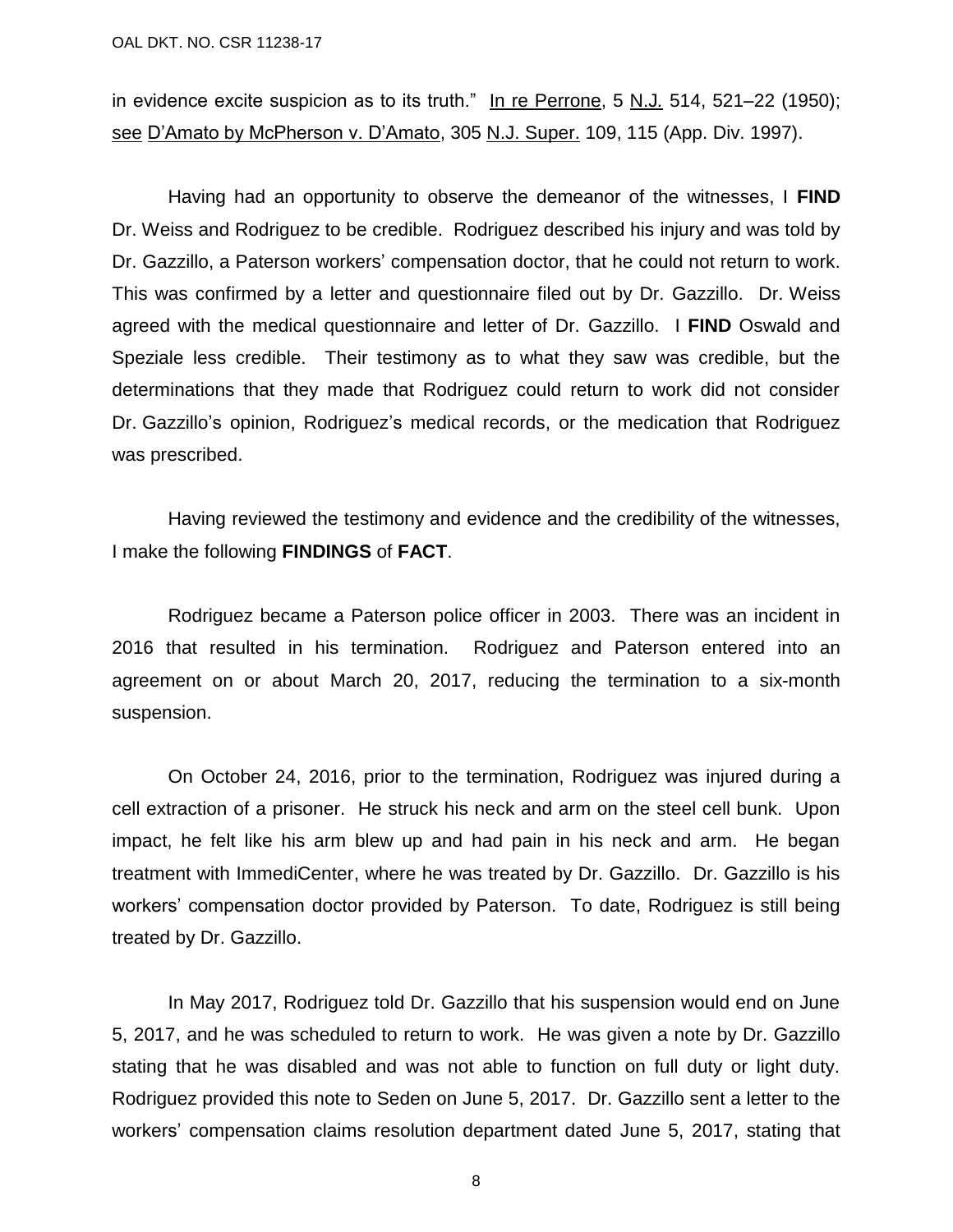Rodriguez was still taking Vicodin and that he was unable to work full time or light duty. Dr. Gazzillo completed a questionnaire from Paterson regarding whether Rodriguez would be able to return to work in various capacities. Dr. Gazzillo answered that Rodriguez could not do the work in any of the capacities.

Speziale, Oswald, Seden, and Deputy Chief Rodriguez met regarding appellant not returning to work in June 2017. It was decided that there would be an investigation as to whether Rodriguez could return to work. The surveillance was conducted by Oswald, who was a deputy chief, and Speziale, who was the police director. The surveillance took place on June 11, 2017, and June 12, 2017. Speziale took photos with a high-power camera with a zoom lens. Photos of the surveillance show Rodriguez at his home, opening the garage door and entering his jeep, backing the jeep out of the garage, walking around the front of the vehicle, closing the garage door, loading a skateboard into the rear of the jeep, and leaning into the jeep. He did not use a cane or other aides to assist him with walking. His movements were fluid. Speziale was fifteen to twenty feet away from Rodriguez when he took the pictures.

Speziale next took pictures of Rodriguez picking his daughter up from school. These photos show Rodriguez opening the vehicle door with both feet on the curb, grabbing his three-year-old daughter's hand, squatting to assist his daughter into the car, and picking up his daughter to put her in the car. Rodriguez did not use a cane or any other device to assist him with walking.

Speziale next took pictures of Rodriguez when he returned home. Rodriguez exited the vehicle carrying two water bottles in his arm that was in a sling and his daughter's backpack in his other hand. Rodriguez then entered the house. He did not use a cane or any other device to assist him with walking. Rodriguez was not doing any strenuous activity in the surveillance photos. Speziale took pictures of Rodriguez as he was entering police headquarters. At that time the photos show Rodriguez's wife assisting him out of the car; Rodriguez is limping and using a cane.

Speziale and Oswald never contacted Dr. Gazzillo regarding Rodriguez's medical condition. They did not review the medical records of Rodriguez. There was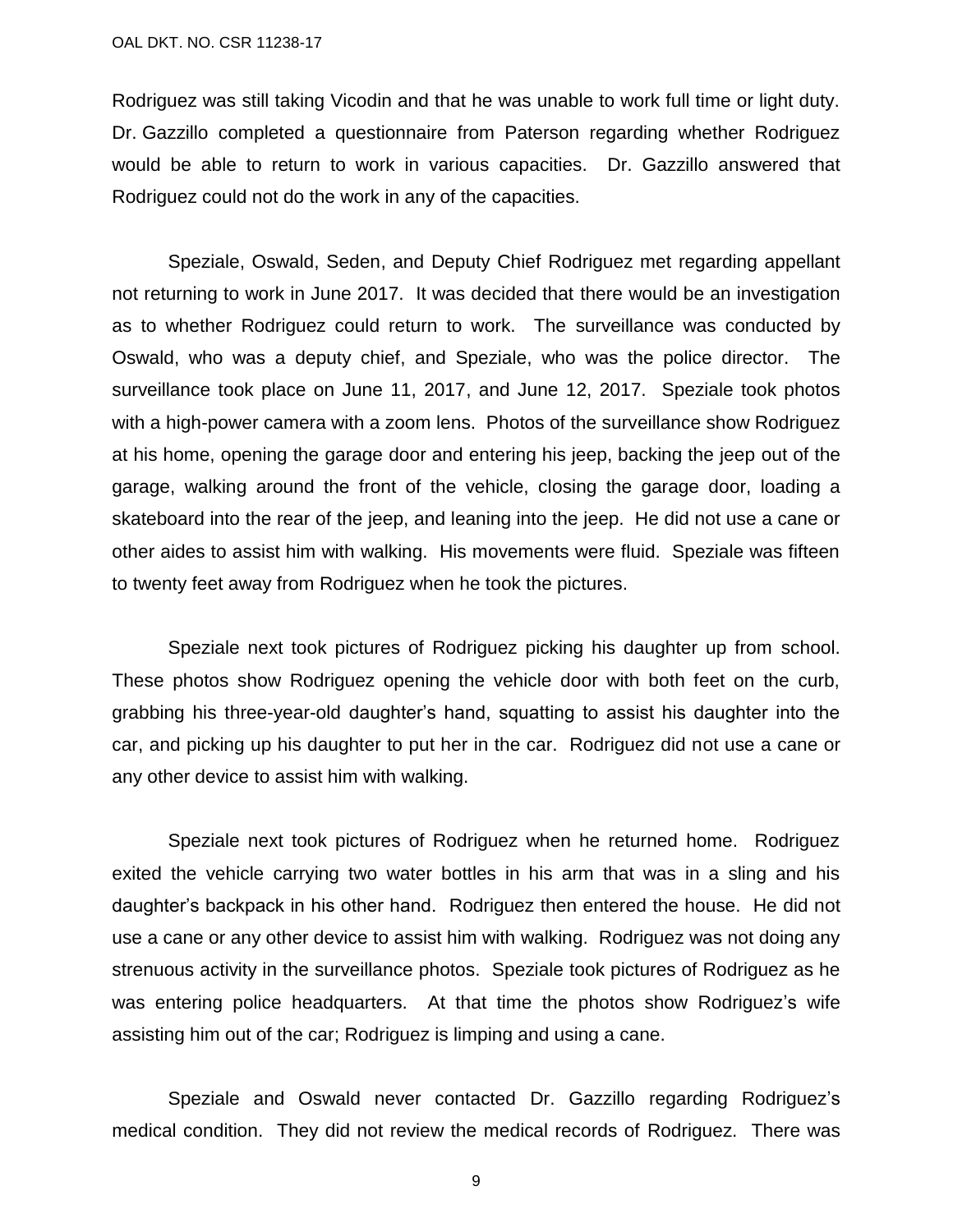no testimony that Paterson had a doctor review Rodriguez's medical records or Dr. Gazzillo's reports. Speziale did not know what Rodriguez's injuries were or what medication he was on.

Rodriguez has herniated discs at C5/C6 and C6/C7, protruding type, which caused pain radiating down his body, a pins-and-needles feeling, and weakness in his arm. An EMG confirmed radiculopathy. Rodriguez was prescribed Vicodin, which is a class-two opioid. The sides effects include: dizziness, nausea, impairment of judgment, and passing out. Rodriguez's gait is wider than it should be. His gate function is not normal. He had spasms in his neck and restricted motion. An adequate grip-strength test could not be done on Rodriguez's left side. He had sensory deficit in his left upper extremities. Rodriguez has chronic cervical sprain and strain and two cervical herniated discs with a radicular component confirmed by an EMG.

If Rodriguez sits too long or walks too long his legs feel numb. He uses a cane for support. Rodriguez told Dr. Gazzillo that his right arm goes numb and he has pain when he drives. Dr. Gazzillo told him to only drive occasionally and only short distances. Rodriguez is still treating with Gazzillo. As of June 2017, Rodriguez was taking Vicodin as prescribed by Dr. Gazzillo.

In a workers' compensation context, treating physicians generally determine when an employee should return to work and whether the employee should return to full duty, part-time duty, or modified duty. The type of medication that the employee is taking can determine if he can go back to work.

Rodriguez applied for disability retirement on June 15, 2017. Dr. Weiss is an expert in orthopedics, impairment disability, and workers' compensation disability.

#### **LEGAL ANALYSIS AND CONCLUSION**

Based on the foregoing facts and the applicable law, I **CONCLUDE** that the charges of conduct unbecoming a public employee; incompetency, inefficiency or failure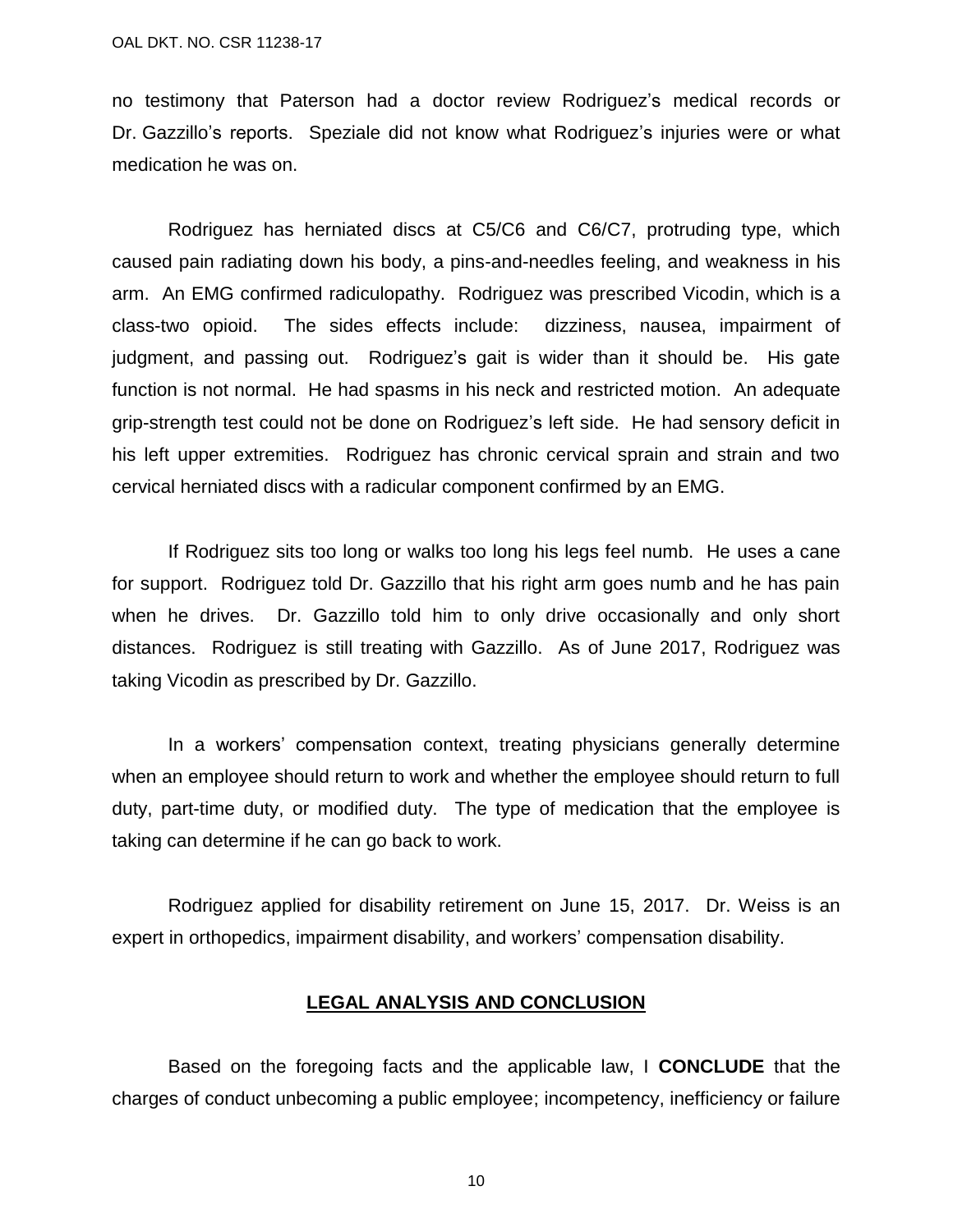to perform duties; chronic or excessive absenteeism or lateness; neglect of duty; and other sufficient cause are not sustained.

The purpose of the Civil Service Act is to remove public employment from political control, partisanship, and personal favoritism, as well as to maintain stability and continuity. Connors v. Bayonne, 36 N.J. Super. 390 (App. Div.), certif. denied, 19 N.J. 362 (1955). The appointing authority has the burden of proof in major disciplinary actions. N.J.A.C. 4A:2-1.4. The standard is by a preponderance of the credible evidence. Atkinson v. Parsekian, 37 N.J. 143 (1962). Major discipline includes removal or fine or suspension for more than five working days. N.J.A.C. 4A:2-2.2. Employees may be disciplined for insubordination, neglect of duty, conduct unbecoming a public employee, and other sufficient cause, among other things. N.J.A.C. 4A:2-2.3. An employee may be removed for egregious conduct without regard to progressive discipline. In re Carter, 191 N.J. 474 (2007). Otherwise, progressive discipline would apply. W. New York v. Bock, 38 N.J. 500 (1962).

Hearings at the OAL are de novo. Ensslin v. Twp. of N. Bergen, 275 N.J. Super. 352 (App. Div. 1994), certif. denied, 142 N.J. 446 (1995).

Under N.J.A.C. 4A:2-2.3(a)(1), an employee may be subjected to major discipline for "incompetency, inefficiency, or failure to perform duties."

Absence of judgment alone can be sufficient to warrant termination if the employee is in a sensitive position that requires public trust in the agency's judgment. See In re Herrmann, 192 N.J. 19, 32 (2007) (DYFS worker who waved a lit cigarette lighter in a five-year-old's face was terminated, despite lack of any prior discipline). "There is no constitutional or statutory right to a government job." State-Operated Sch. Dist. of Newark v. Gaines, 309 N.J. Super. 327, 334 (App. Div. 1998). "In addition, there is no right or reason for a government to continue employing an incompetent and inefficient individual after a showing of inability to change." Klusaritz v. Cape May County, 387 N.J. Super. 305, 317 (App. Div. 2006) (termination was the proper remedy for a County treasurer who couldn't balance the books, after the auditors tried three times to show him how).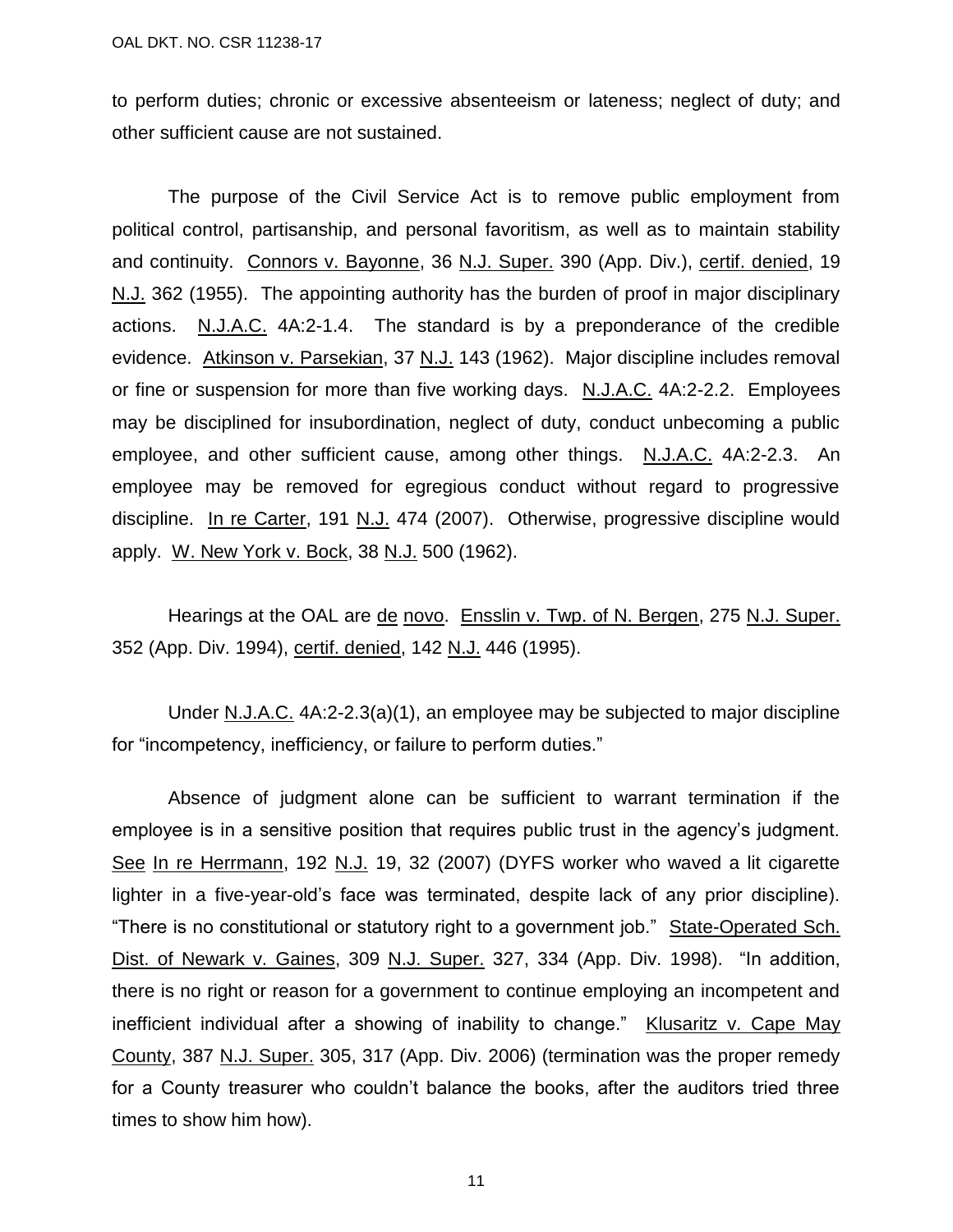In reversing the MSB's insistence on progressive discipline, contrary to the wishes of the appointing authority, the Klusaritz panel stated that "[t]he [MSB's] application of progressive discipline in this context is misplaced and contrary to the public interest." The court determined that Klusaritz's prior record is "of no moment" because his lack of competence to perform the job rendered him unsuitable for the job and subject to termination by the county.

[In re Herrmann, 192 N.J. 19, 35-36 (2007) (citations omitted).]

There is no definition in the administrative code of the term "inefficiency," and therefore, it has been left to interpretation. In general, incompetence, inefficiency, or failure to perform duties exists where the employee's conduct demonstrates an unwillingness or inability to meet, obtain or produce effects or results necessary for adequate performance. Clark v. New Jersey Dep't of Agric., 1 N.J.A.R. 315 (1980).

The fundamental concept that one should be able to perform the duties of the position is stated in Briggs v. Department of Civil Service, 64 N.J. Super. 351, 356 (App. Div. 1960), which happens to be a probationary-period case involving a nurse:

> Manifestly, the purpose of the probationary period is to further test a probationer's qualifications. Neither the Legislature nor the Commission has given the courts any guidance in determining the extent of assistance or orientation which a probationer must receive. Undoubtedly her duties must be explained to her and she must be given reasonable opportunity to perform the duties expected of her. But this does not mean she is entitled to on-the-job training in the manner of performing her duties. This is what she must be qualified for—the proper performance of her duties as outlined by the appointing authority.

Conduct that occurs over a period of time, or frequently recurs, is considered "chronic," and may be the basis of discipline or dismissal.  $N.L.A.C.$   $4A:2-2.3(a)(4)$ . "Just cause for dismissal can be found in habitual tardiness or similar chronic conduct." W. New York v. Bock, 38 N.J. 500, 522 (1962). While a single instance may not be sufficient, "numerous occurrences over a reasonably short space of time, even though sporadic, may evidence an attitude of indifference amounting to neglect of duty." Ibid.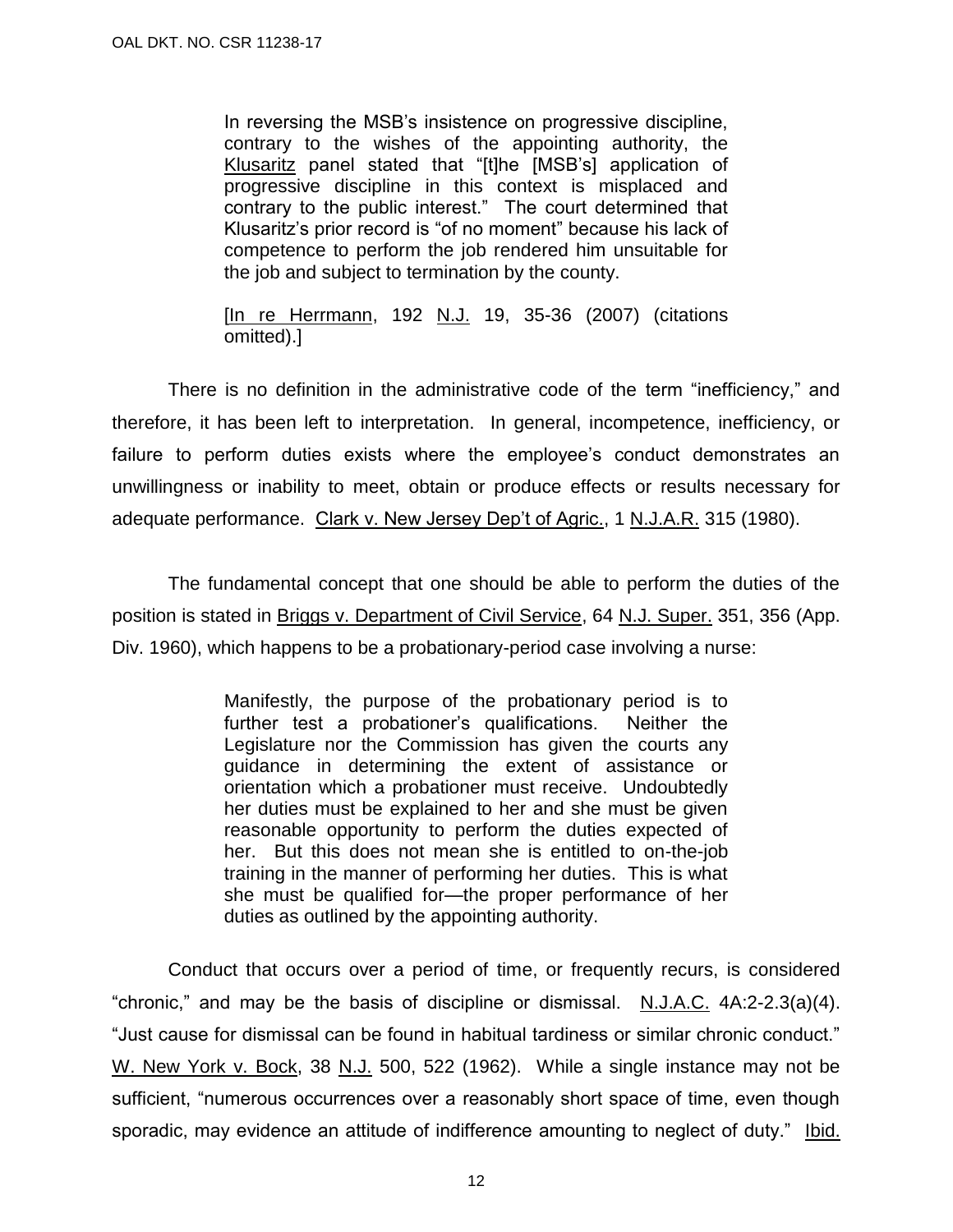However, approval of an absence shall not be unreasonably denied. N.J.A.C. 4A:2- $6.2(b)$ .

In Cumberland County Welfare Board v. Jordan, 81 N.J. Super. 406 (App. Div. 1963), a classified employee who was granted a leave of absence was improperly denied an extension of that leave because of the appointing authority's failure to provide proper notice of the denial; the appointing authority knew she was absent, was aware that she was confined to a hospital, and had previously granted the leave.

"Unbecoming conduct" is broadly defined as any conduct which adversely affects the morale or efficiency of the governmental unit or which has a tendency to destroy public respect and confidences in the delivery of governmental services. The conduct need not be predicated upon the violation of any particular rule or regulation, but may be based merely upon the violation of the implicit standard of good behavior, which devolves upon one who stands in the public eye. In re Emmons, 63 N.J. Super. 136, 140 (App. Div. 1960).

Neglect of duty can arise from an omission or failure to perform a duty as well as negligence. Generally, the term "neglect" connotes a deviation from normal standards of conduct. In re Kerlin, 151 N.J. Super. 179, 186 (App. Div. 1977). "Duty" signifies conformance to "the legal standard of reasonable conduct in the light of the apparent risk." Wytupeck v. Camden, 25 N.J. 450, 461 (1957). Neglect of duty can arise from omission to perform a required duty as well as from misconduct or misdoing. Cf. [State](http://www.lexis.com/research/buttonTFLink?_m=5f4337de4590fd6c0d3356e7c7c8cdd9&_xfercite=%3ccite%20cc%3d%22USA%22%3e%3c%21%5bCDATA%5b2008%20N.J.%20AGEN%20LEXIS%2053%5d%5d%3e%3c%2fcite%3e&_butType=3&_butStat=2&_butNum=21&_butInline=1&_butinfo=%3ccite%20cc%3d%22USA%22%3e%3c%21%5bCDATA%5b19%20N.J.%20531%2cat%20534%5d%5d%3e%3c%2fcite%3e&_fmtstr=FULL&docnum=30&_startdoc=1&wchp=dGLbVzW-zSkAB&_md5=39c07aa12813663e60209de24e192f89) v. Dunphy, 19 N.J. 531, 534 (1955). Although the term "neglect of duty" is not defined in the New Jersey Administrative Code, the charge has been interpreted to mean that an employee has neglected to perform and act as required by his or her job title or was negligent in its discharge. Avanti v. Dep't of Military and Veterans Affairs, 97 N.J.A.R.2d (CSV) 564; Ruggiero v. Jackson Twp. Dep't of Law and Safety, 92 N.J.A.R.2d (CSV) 214.

In this matter Rodriguez was injured at work on October 24, 2016. He is still being treated by Dr. Gazzillo, his workers' compensation doctor provided by Paterson. Dr. Gazzillo wrote a note and filed out a questionnaire stating that Rodriguez could not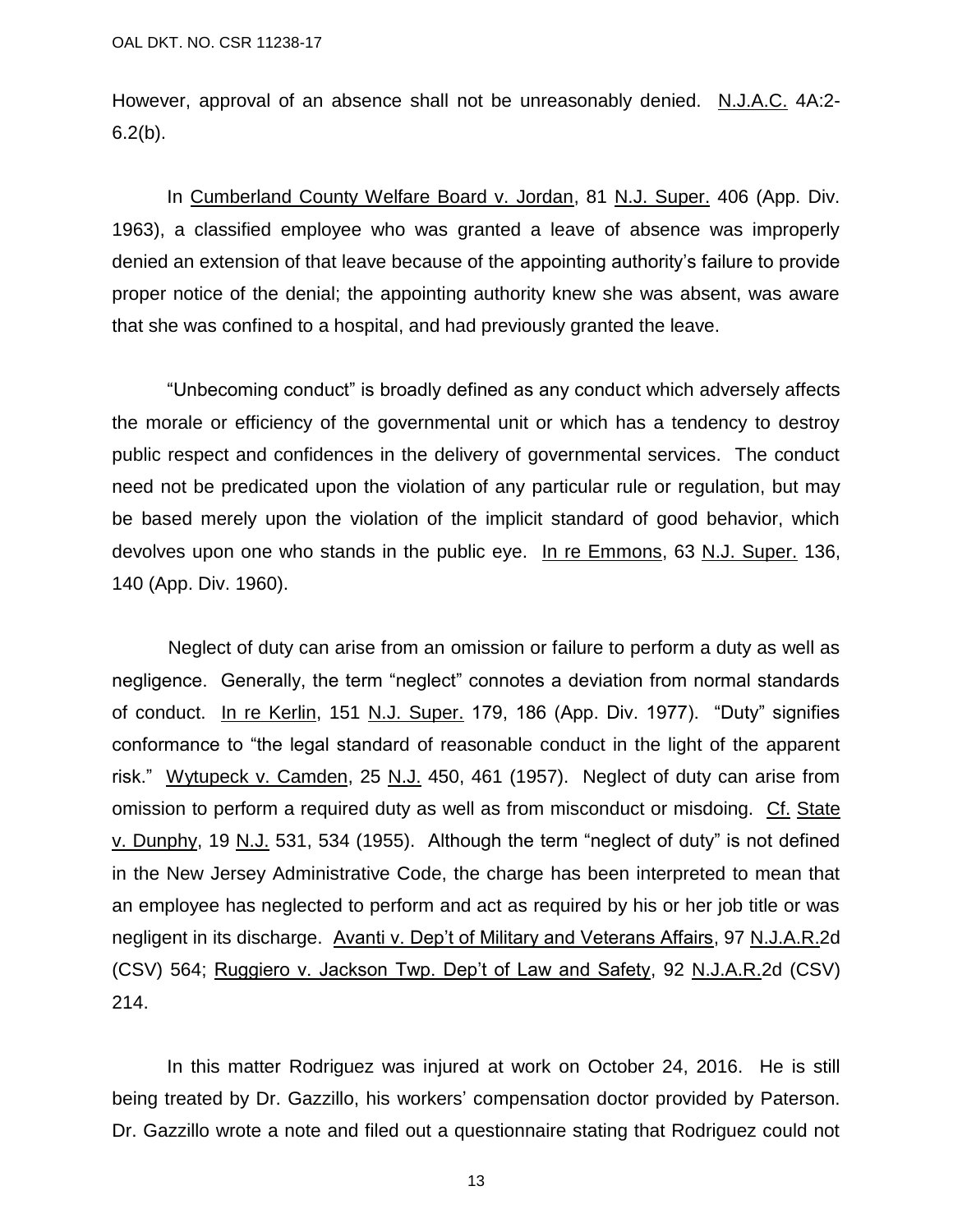return to full or light duty on June 5, 2015. At that time Rodriguez was taking the opioid medication Vicodin. The surveillance showed Rodriguez getting into a vehicle, leaning into a vehicle, walking around a vehicle, putting a skateboard into the vehicle, lifting his three-year-old daughter into the vehicle, putting her backpack into the vehicle, and holding bottles of water with the sling on his arm. He was not using a cane during the time these photos were taken. The surveillance did not show any strenuous activity that was undertaken by Rodriguez.

Paterson attempts to substitute the observations of Speziale and Oswald for medical documentation that Rodriguez can return to work. Dr. Gazzillo wrote that Rodriguez was unable to return to full or light-duty work on June 5, 2017. This was also the opinion of Dr. Weiss. Paterson has provided no medical testimony to refute Dr. Gazzillo or Dr. Weiss. There was no indication that Paterson ever asked what medication Rodriguez was taking.

I **CONCLUDE** that appellant's conduct by following the instructions of his Paterson provided workers' compensation doctor, Dr. Gazzillo, did not constitute conduct unbecoming a public employee, incompetency, inefficiency or failure to perform duties; chronic or excessive absenteeism or lateness, neglect of duty and, other sufficient cause.

In his closing brief Rodriguez submitted a motion to dismiss the charges pursuant to N.J.S.A. 52:17B-243. N.J.S.A. 52:17B-243 provides:

> a. A State, county, or municipal law enforcement officer who has been injured in the performance of the officer's duties shall not be discharged from employment as a result of a determination, based upon a medical examination by a physician designated by the employer of the officer, that the officer is physically incapacitated, due to the injuries, for the performance of the officer's usual duties or any other available duties in the department which the employer is willing to assign to the officer.

> b. Pending retirement, the employer of the law enforcement officer shall maintain health insurance for the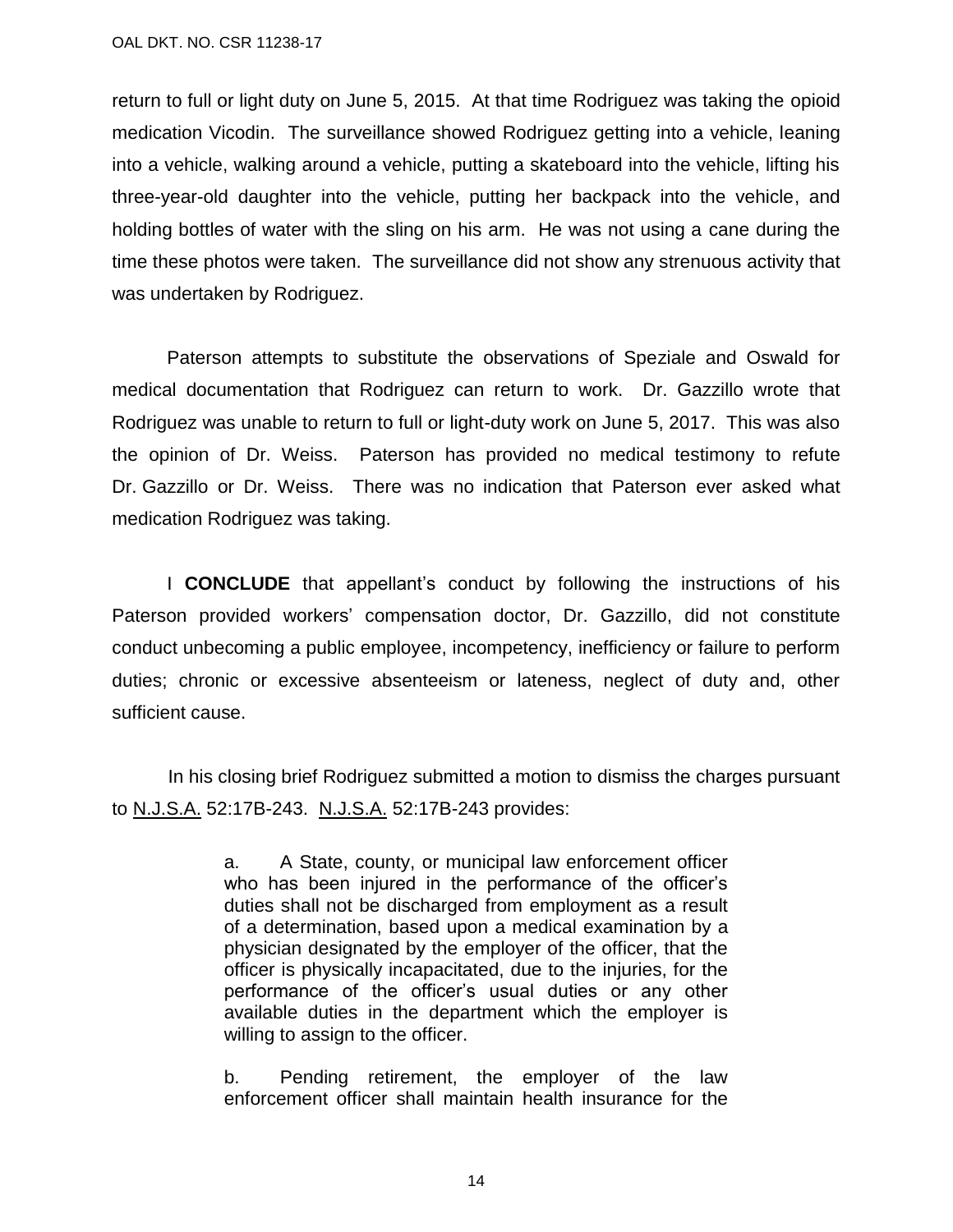officer at the level that coverage was provided prior to the injury.

c. The provisions of this section shall apply only when the law enforcement officer has filed an application for retirement with the Police and Firemen's Retirement System, the State Police Retirement System, or the Public Employees' Retirement System and the officer has sick leave or workers' compensation time available.

d. The provisions of this section shall apply to both civil service and non-civil service jurisdictions.

In this matter, Rodriguez was not terminated because of a determination based upon a medical examination by a workers' compensation physician that he is physically incapacitated due to the injuries for the performance of the officer's usual duties or any other available duties in the department which the employer is willing to assign to the officer. It is not a case that Paterson, believing Rodriguez was disabled, terminated him. Paterson did not believe that he was disabled from performing other available duties. Paterson believed that Rodriguez could work on modified duty. In addition, Rodriguez received his Preliminary Notice of Disciplinary Action on June 12, 2015, prior to his application for disability retirement.

I **CONCLUDE** that Rodriguez was not terminated as a result of a determination, based upon a medical examination by a physician designated by the employer of the officer, that the officer is physically incapacitated due to the injuries for the performance of the officer's usual duties or any other available duties in the department which the employer is willing to assign to the officer.

### **ORDER**

Based on the foregoing findings of fact and applicable law, it is hereby **ORDERED** that the determination of respondent that appellant, Bijoy Rodriguez, be removed from employment is **REVERSED**.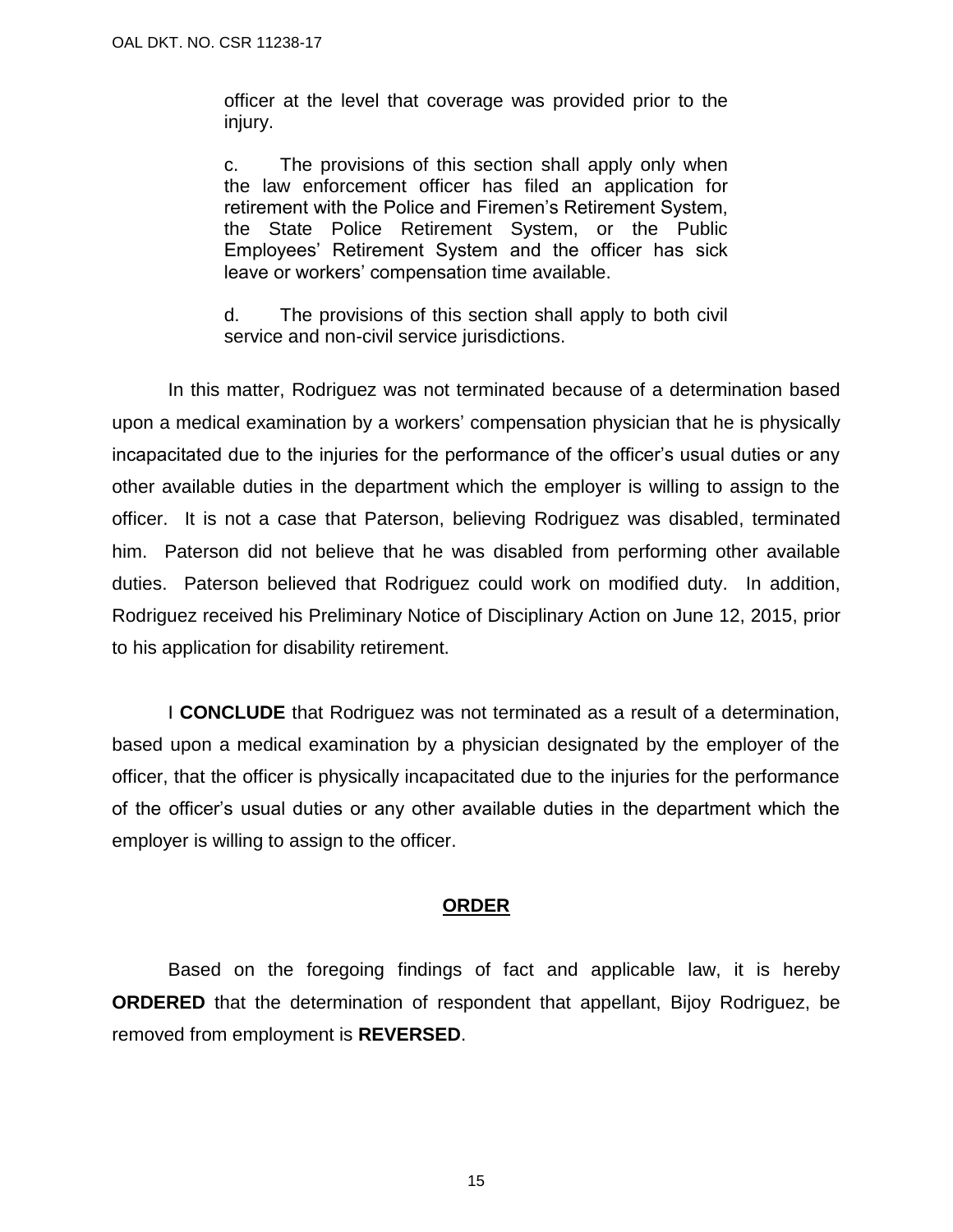I further **ORDER** that appellant be reinstated to his position as a police officer and that back pay and other benefits be issued to appellant as may be dictated by N.J.A.C. 4A:2-2.10.

I hereby **FILE** my Initial Decision with the **CIVIL SERVICE COMMISSION** for consideration.

This recommended decision may be adopted, modified or rejected by the **CIVIL SERVICE COMMISSION**, which by law is authorized to make a final decision in this matter. If the Civil Service Commission does not adopt, modify or reject this decision within forty-five days and unless such time limit is otherwise extended, this recommended decision shall become a final decision in accordance with N.J.S.A. 52:14B-10.

Within thirteen days from the date on which this recommended decision was mailed to the parties, any party may file written exceptions with the **DIRECTOR, MERIT SYSTEM PRACTICES AND LABOR RELATIONS, UNIT H, CIVIL SERVICE COMMISSION, 44 South Clinton Avenue, P.O. Box 312, Trenton, New Jersey 08625-0312**, marked "Attention: Exceptions." A copy of any exceptions must be sent to the judge and to the other parties.

December 14, 2017

Ver 101

DATE **KIMBERLY A. MOSS**, ALJ

Date Received at Agency: December 14, 2017

Date Mailed to Parties: ljb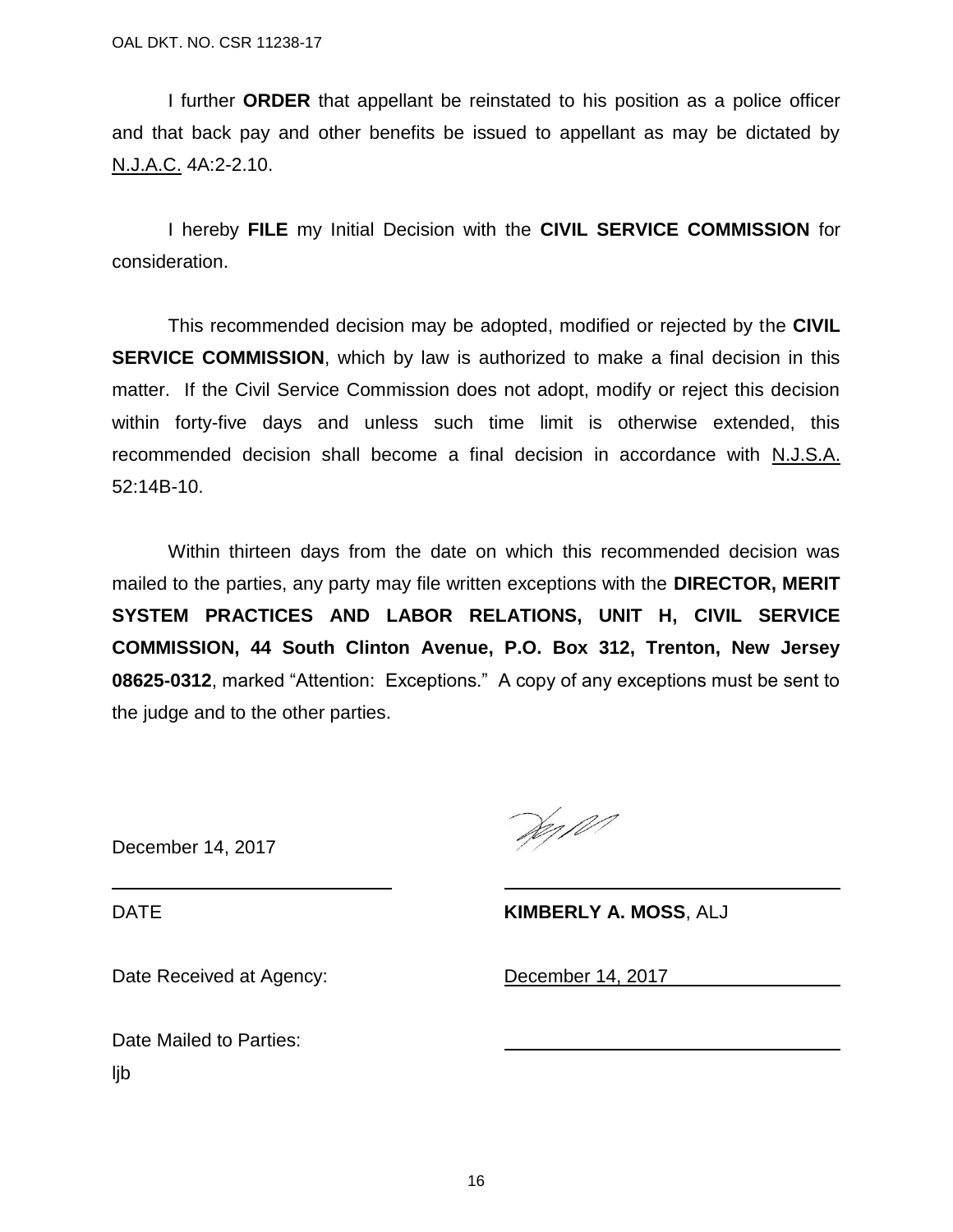### **WITNESSES**

### For Appellant:

Dr. David Weiss

# For Respondent:

Gustave Seden Jerry Speziale Troy Oswald

# **EXHIBITS**

# For Appellant:

- A-1 Not in Evidence
- A-2 Not in Evidence
- A-3 Preliminary Notice of Disciplinary Action dated June 12, 2017
- A-4 Letter from Dr. Gazzillo dated May 31, 2017
- A-5 Medical Note of Dr. Gazzillo dated May 31, 2017
- A-6 Paterson Police Department Questionnaire Answered by Dr. Gazzillo
- A-7 Not in Evidence
- A-8 Certification of Jerry Speziale dated August 15, 2017
- A-9 Paterson Police Report of Bijoy Rodriguez dated October 24, 2016
- A-10 Report of Injury on Duty dated October 24, 2017
- A-11 Workers' Compensation Treatment Authorization dated October 24, 2016
- A-12 Examination of Dr. Gazzillo dated June 5, 2017
- A-13 Letter from Dr. Gazzillo to Claims Representative dated June 5, 2017
- A-14 Letter from Dr. Gazzillo dated June 19, 2017
- A-15 Letter from Dr. Gazzillo to Claims Representative dated August 31, 2017
- A-16 Letter from Dr. Gazzillo to Claims Representative dated October 16, 2017
- A-17 Independent Medical Evaluation of Dr. David Weiss dated September 25, 2017
- A-18 Functional Capacity Evaluation dated September 28, 2017
- A-19 Supplemental report of Dr. David Weiss dated November 16, 2017